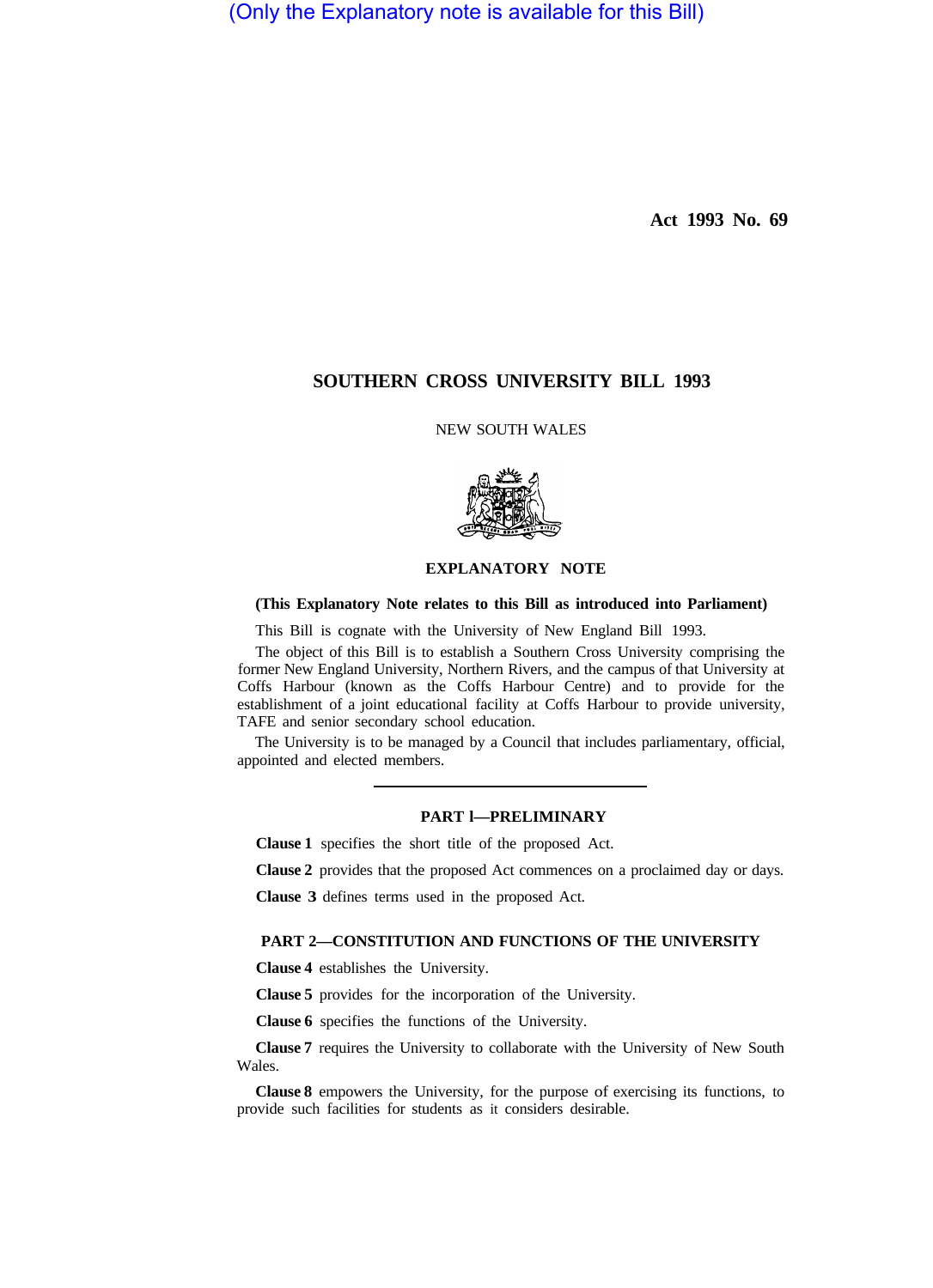*Southern Cross University 1993 [Act 1993 No. 69]* 

## **PART 3—THE COUNCIL, AUTHORITIES AND OFFICERS OF THE UNIVERSITY**

**Clause 9** establishes a Council of the University.

**Clause 10** provides for the Council to consist of parliamentary, official, appointed and elected members.

**Clause 11** contains provisions relating to the Chancellor of the University.

**Clause 12** contains provisions relating to the Deputy Chancellor of the University.

**Clause 13** contains provisions relating to the Vice-Chancellor of the University and provides that the Vice-Chancellor is the chief executive officer of the University.

**Clause 14** designates His Excellency the Governor as the Visitor of the University.

**Clause 15** establishes an Academic Board of the University.

### **PART 4—FUNCTIONS OF THE COUNCIL**

#### **Division 1—General**

**Clause 16** specifies the principal powers of the Council.

**Clause 17** permits the Council to delegate its functions.

#### **Division 2—Property**

**Clause 18** specifies the powers of the Council relating to property and places certain restrictions on the Council dealing with land of the University.

**Clause 19** gives the Council, subject to certain restrictions, the control and management of land of the Crown on which the University is conducted.

**Clause 20** provides for the resumption or appropriation of land for the benefit of the University.

**Clause 21** provides for the vesting in the University of land of the Crown on which its activities are conducted.

## **PART 5—GENERAL**

**Clause 22** authorises the University to enter into arrangements for the purpose of the provision of university education, technical and further education and senior secondary schooling at a university campus, TAFE college and' school comprising a joint facility at Coffs Harbour.

advance money to the University for its temporary accommodation. **Clause 23** enables the Treasurer, with the approval of the Governor-in-Council, to

**Clause 24** provides for the financial year of the University.

**Clause 25** forbids religious or political discrimination in the admission of students, the conferring of degrees and awards and the appointment of staff.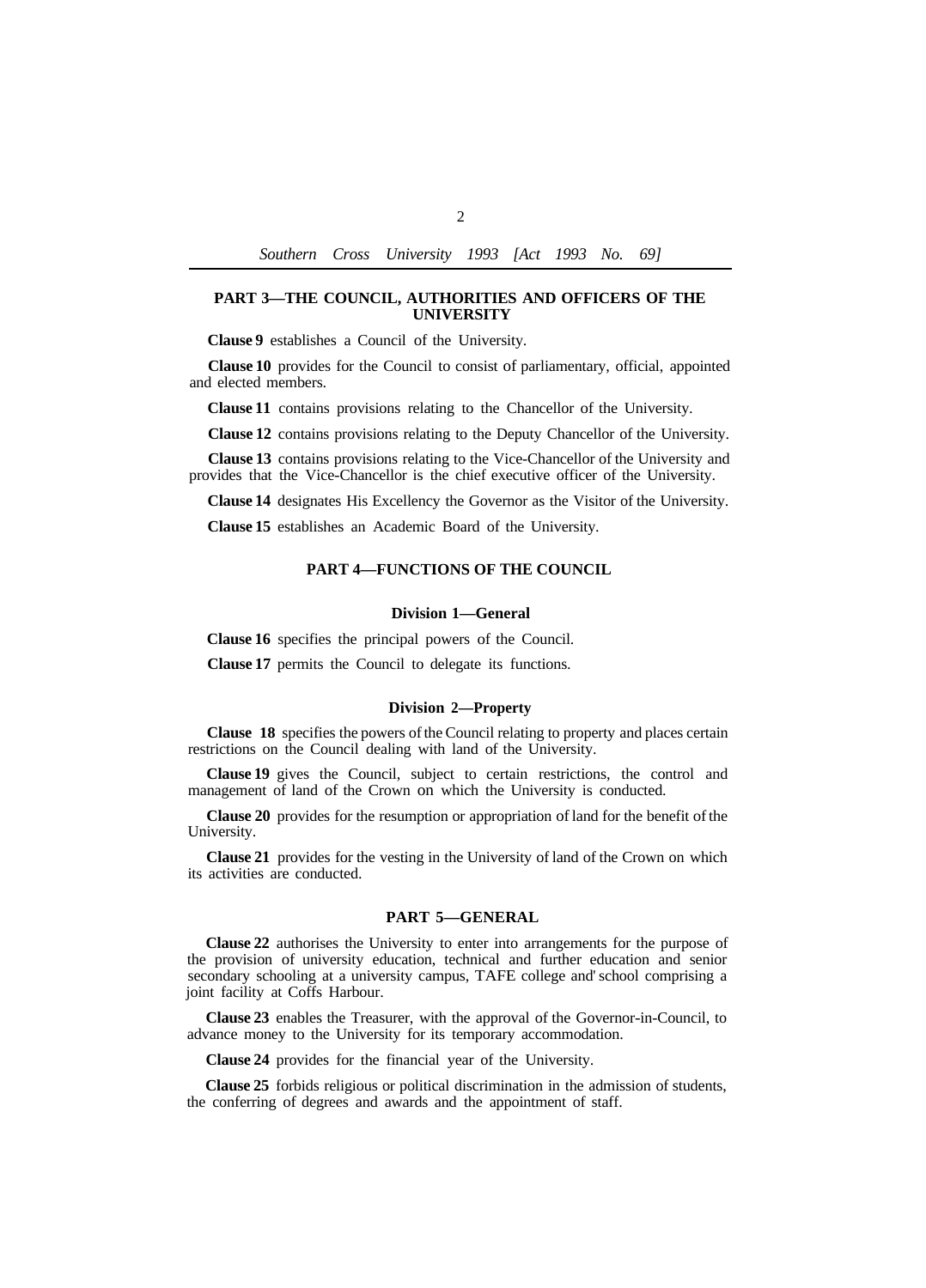*Southern Cross University 1993 [Act 1993 No. 69]* 

**Clause 26** provides for the exemption of persons, on grounds of conscience, from membership of the body corporate of the University.

**Clause 27** enables the re-appointment or re-election of a person to any office under the proposed Act which the person has held and for which he or she is still suitably qualified and eligible.

**Clause 28** provides for the use and custody of the seal of the University.

**Clause 29** enables the Council, with the approval of the Governor-in-Council, to make by-laws generally for the management, good government and discipline of the University and in relation to certain specified matters.

**Clause 30** enables the Council, or another authority specified in the by-laws, to make rules for the regulation of matters concerning a subject-matter specified in the by-laws.

**Clause 31** provides for the recovery of charges, fees and other money due to the University.

**Clause 32** is a formal provision that gives effect to the Schedule of savings and transitional provisions.

**Clause 33** makes consequential amendments to an Act and a regulation.

### **SCHEDULE 1-PROVISIONS RELATING TO AND PROCEDURE OF THE COUNCIL**

**Schedule 1** regulates Council membership (vacation of office etc.), procedure and other matters relating to the Council and its members.

### **SCHEDULE 2—INVESTMENT**

**Schedule 2** contains the following clauses relating to the powers of investment of the Council:

**Clause 1** defines the term "funds" used in the Schedule.

**Clause 2** allows the Council to invest its funds in accordance with the Public Authorities (Financial Arrangements) Act 1987 (or, if that Act at any time does not apply to the Council, then in any manner authorised for the investment of trust funds or with other arrangements approved by the Minister and the Treasurer).

**Clause 3** allows the Council to maximise investment opportunities by pooling trust property in common funds for investment purposes.

**Clause 4** provides that the terms of any trust deed or similar instrument granting money or property to the University are to prevail in so far as they restrict the power of the University to deal with the money or property concerned.

### **SCHEDULE 3—SAVINGS AND TRANSITIONAL PROVISIONS**

**Schedule 3, Part 1,** contains a savings and transitional regulation making power and definitions used in the proposed Schedule.